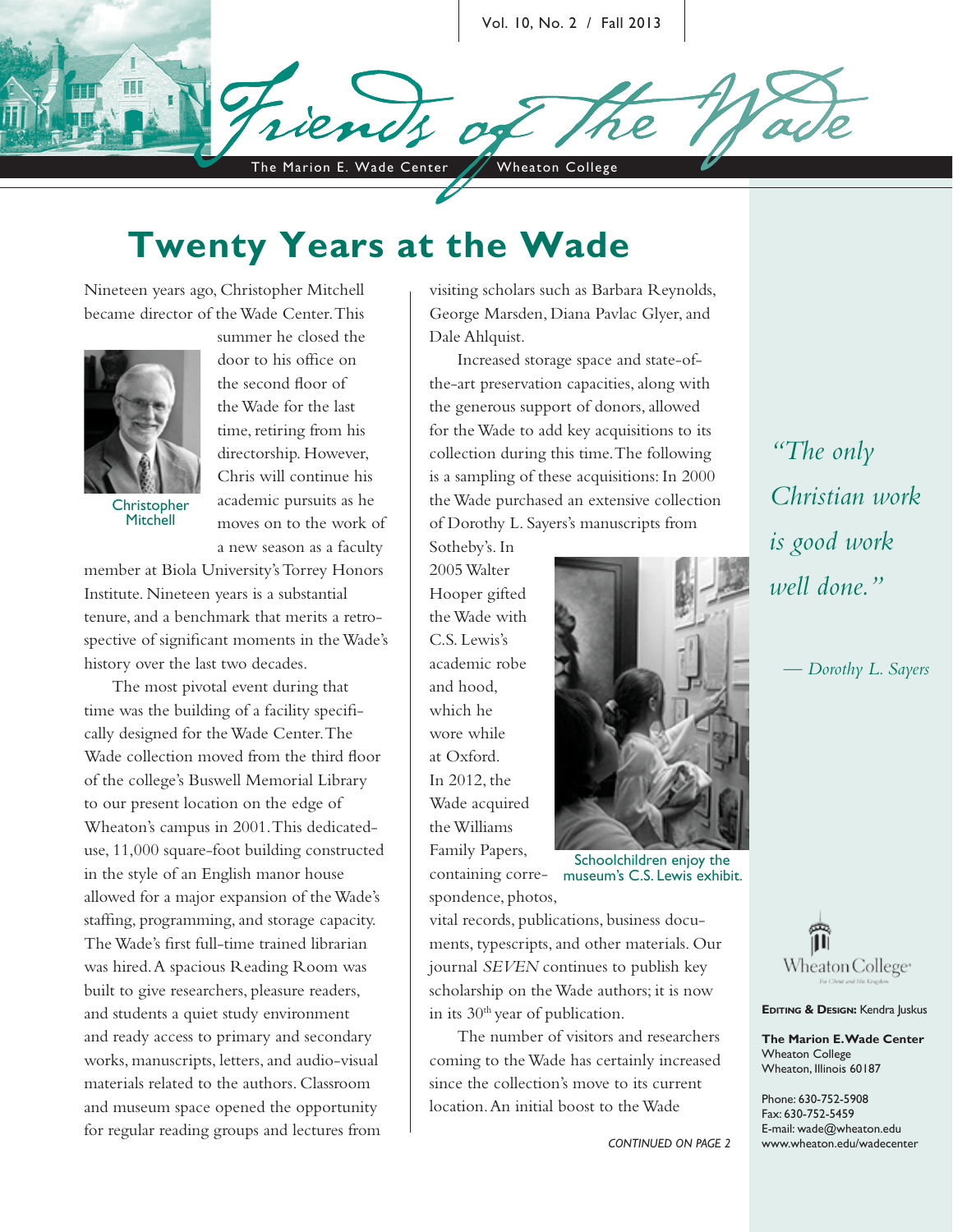# $\mathbf C$ orne

**Director's**

Director's

Nineteen years ago, I sat in an old conference room of Wheaton College's Buswell Library before a distinguished group of people who were to assess whether I was to be the next director of the Wade Center. The fact that I wasn't at the time absolutely convinced myself that I was the person for the position made it impossible for me to envision that as director my tenure would amount to nearly two decades. As I now look over that significant period of time, many things stand out. Building on the foundation laid by my predecessors, Clyde Kilby and Lyle Dorsett, I have had the privilege of helping to grow the Wade's collection and expand its reach and influence locally, nationally, and internationally. But what stands out most as I consider these years are the people I have worked with, and none more than the Wade staff members I have had the honor to labor alongside. They have been my mainstay in more ways than I can count. They kept me humble and happy—they argued with me, teased me, and laughed at me; but even more they laughed with me, loved me beyond my deserts, and consistently supported and helped me. Whatever I have accomplished for good for the Wade was done with this fun, hardworking, God-loving group. I love each one of them. I am grateful to them for the shared experiences of the past nineteen years, and I am grateful for and humbled by the support of all of you who have partnered with us as *Friends of the Wade* and made this work possible.

Grace and peace,

by hitchell

## **Did You Know?**

November 22, 2013 marks the 50th anniversary of the death of C.S. Lewis. On this day, Westminster Abbey will unveil a memorial stone dedicated to Lewis in its famed Poets' Corner. A two-day conference and a thanksgiving service will be part of the memorial event, including lectures by Alister McGrath, Malcolm Guite, and Wade Steering Committee member Michael Ward. For more information, visit: http:// lewisinpoetscorner.com/conference.php. **W W**

#### **"Twenty Years at the Wade"** *continued from page 1*

Center's public profile came from the production of movie versions of two of its authors' books. Chris Mitchell and Marjorie Mead were interviewed about J.R.R. Tolkien's *Lord of the Rings* and C.S. Lewis's Chronicles of Narnia, visitors to the museum were treated to a glimpse of actual props from Walden Media's Narnia films, and the Wade was given the tremendous opportunity to expose hundreds of thousands of people to the rich, imaginative, and innovative thinking not only of C.S. Lewis and J.R.R. Tolkien, but of all the Wade authors.

We are grateful that the influence of these authors' writing, and thus the Wade's opportunity to share their literary thought and work through preservation and education, continues today. Here are a few glimpses of what may lie ahead:

- Co-sponsorship of "C.S. Lewis & American Culture," a conference to take place November 1, 2013, on Wheaton College's campus.
- The complete cataloging of the collection in order to make it searchable online.
- A more robust Internet presence and community for both the Wade and *SEVEN*.
- Expanding our educational programs and enhancing our physical space in order to better accommodate visitors and special programs.
- Raising funds to establish research fellowships in order to allow more scholars access to the collection.

We recognize that few of the Wade's past successes or future plans would be possible without the faithful support of the *Friends of the Wade*, and we want to thank you for your commitment. Looking forward to the future, we are excited to continue in this rich partnership with you and to see how the Wade Center will grow and what we will accomplish with our *Friends* in the next twenty years. W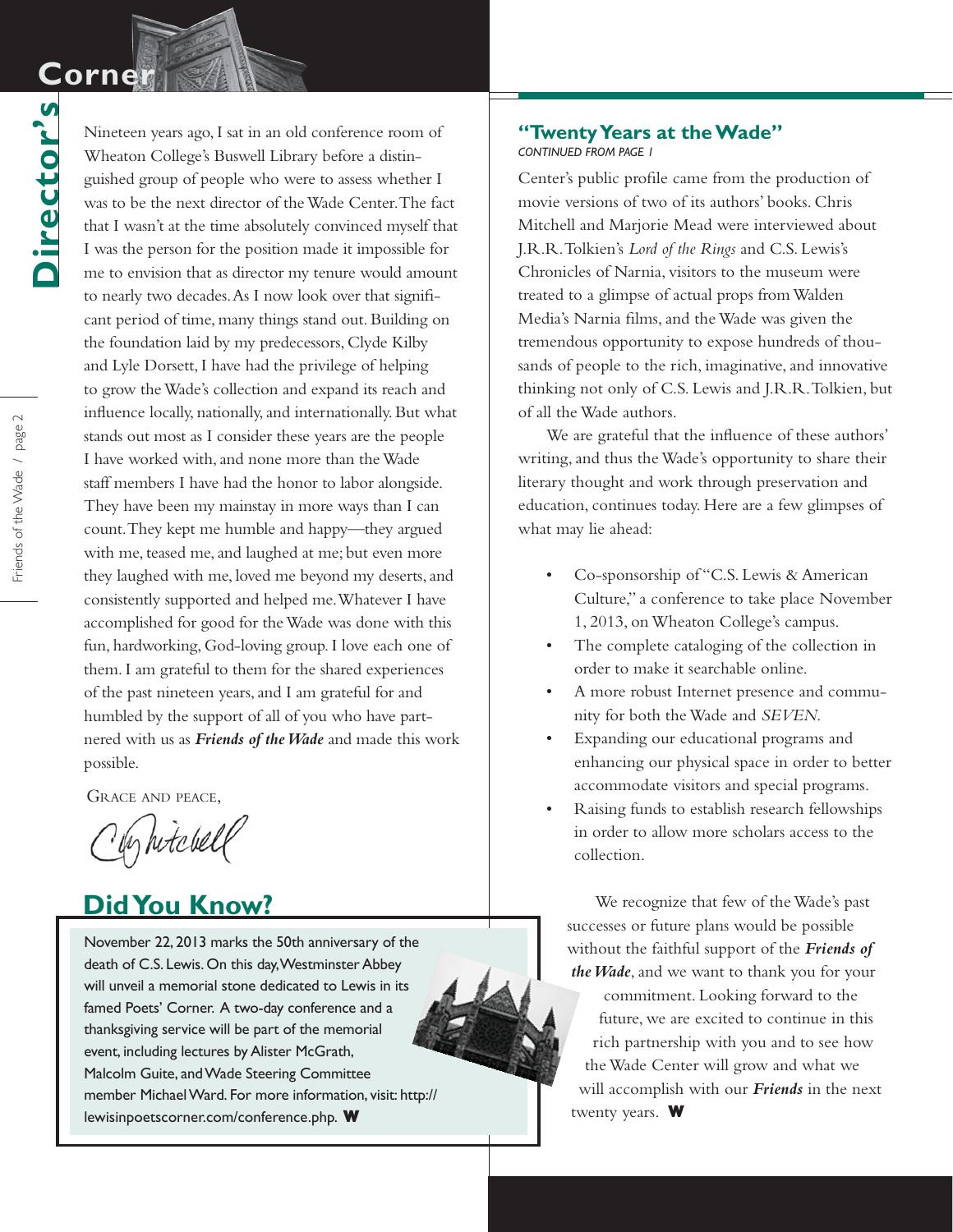# **Up Close**

C.S. Lewis & American Culture: An Upcoming Conference



On Friday, November 1, the Wade Center, in partnership with Wheaton College's Institute for the Study of American Evangelicals and the Faith and Learning program, will host a one-day seminar in honor of the  $50<sup>th</sup>$ anniversary of C.S. Lewis's death. Titled "C.S. Lewis & American Culture," the conference will explore Lewis's surprising, enduring influence on North American religion and culture through talks by George Marsden, Mark Noll, Alan Jacobs, and Trevor Hart.

In the past fifty years, Lewis has exercised an arguably greater influence on American culture than on that of his native United Kingdom. These scholars will discuss why this has been so and explore what qualities of Lewis's work resonate well with Americans. Although the fact of Lewis's influence in the United States has been recognized by Britons and Americans alike, this conference intends to be the first substantial step toward a more historically and culturally informed explanation for that influence.

Mark Noll will open the conference with a look at "what the American reception of Lewis tells us about the history of American religion before, during, and immediately after the Second World War." George Marsden will then present on "'Mere Christianity' and American Culture." A response from Alan Jacobs will follow, and the day will conclude with Trevor Hart's talk, "C.S. Lewis and America: From the Other Side of the Pond."

We hope many of you will be able to join us for this exciting event. The conference will begin at 9:30 a.m. and conclude at 9:00 p.m. on Friday, November 1. All sessions will take place in Barrows Auditorium on Wheaton College's campus. *Friends of the Wade* can register for free by visiting the registration page at http://lewisandamericanculture.eventbrite.com and entering the promotional code WadeLAC2013. **W**

#### **Update: Wade Director Search**

The profile for a new director of the Wade Center is now posted. For further information, please refer any potential candidates to: http://www.wheaton.edu/wadecenter/ welcome/staff/Wade-Director-Recruitment **W**

### **Spotlight on: Wade Lectures**

This past season was busy with wonderful offerings at the Wade. The New Year began with Chris Mitchell's talk,"The Gospel and Fairy-Story: The Literary Art of J.R.R. Tolkien," investigating the Christian themes behind Tolkien's works. This lecture was offered twice in one day to accommodate the number of people in attendance.

Valentine's Day at the Wade welcomed lecturer John Granger's talk, "The Lords of the Ring? Inkling Writers, Chiasmus, and Ring Composition." Granger's theory demonstrated how many of the Inklings' writings contain circular plot structures. Classicist Jonathan Kirkpatrick, Director of Studies in Classics and History of Art for the CCCU's study abroad programs in Oxford, rounded off the month of February with his lecture "Bacchus in Narnia? C.S. Lewis and the Classics of Greece and Rome," on how Lewis's educational background in classical literature influenced his thought and writing.

In April, David McNutt, Visiting Assistant Professor of Theology in the Biblical & Theological Studies Department at Wheaton College, presented his findings on little-known correspondence between Dorothy L. Sayers and Swiss theologian Karl Barth, comparing their views on the theology of creativity.

For those who missed these opportunities, Wade lectures and other recorded offerings are available at: http://www.wheaton.edu/wadecenter/ News-and-Events/Audio-Downloads **W**